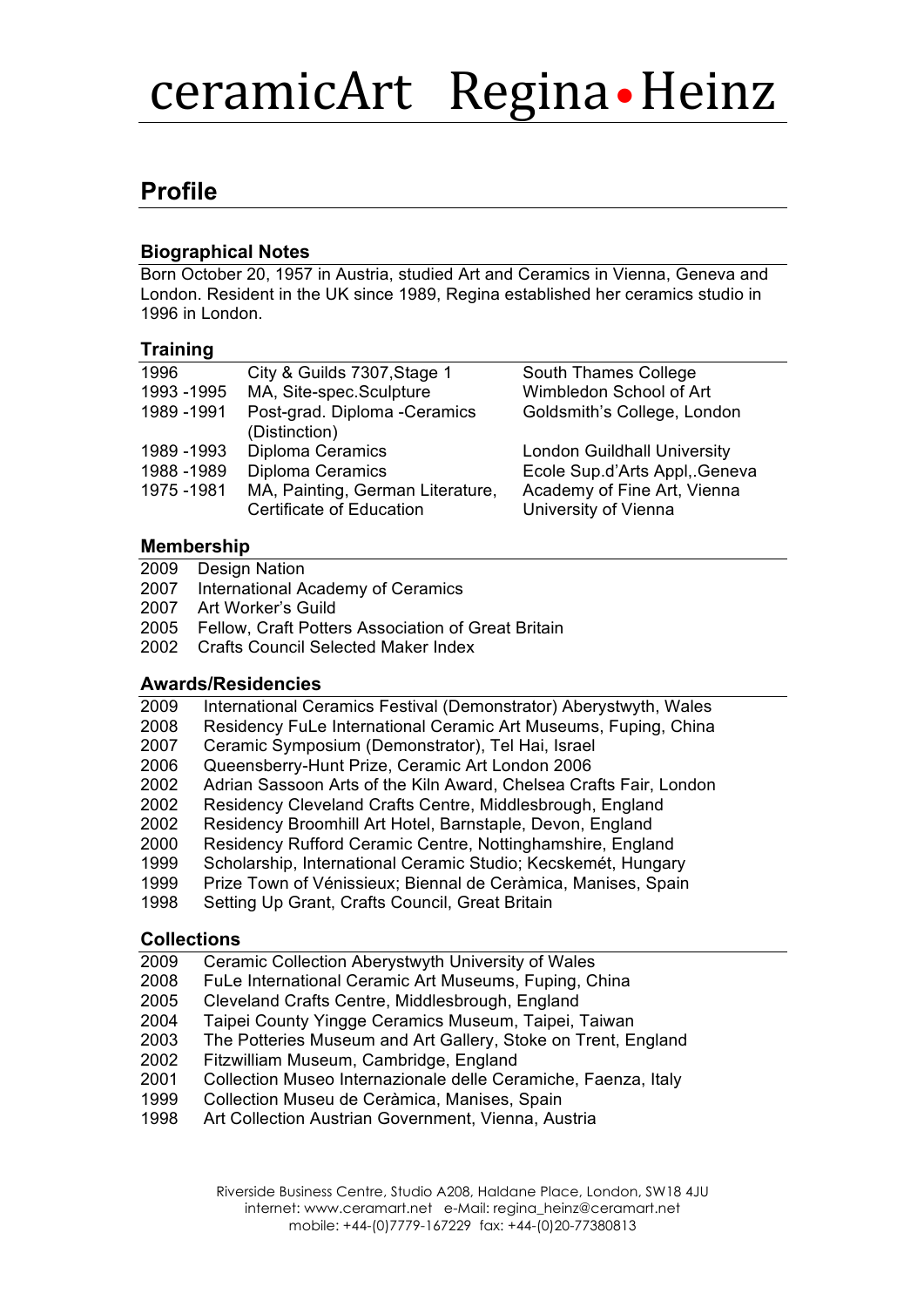# ceramicArt Regina . Heinz

# **Exhibitions**

## **National (selected)**

International Ceramics Festival **Aberystwyth, Wales** 2009 Origin, Applied Arts Fair 100% Design, Design Fair Maureen Michaelson Corman Arts Bluecoat Display Centre Ceramic Art London 2005-2009 The Gallery at Bevere Lund Gallery, solo exhibition The London Art Fair, Adrian Sassoon The Pot, the Vessel, the Object, touring The Fotting Vesser, the Object, touring Aberystwyth, England 2007<br>exhibition Roger Billcliffe Gallery, Design Collection The City Gallery, solo exhibition Intern.Ceramics Fair, Adrian Sassoon **Bettles Gallerv Broughton Gallery** Ruthin Craft Centre, solo exhibition Peter's Barn Gallery Dorman Museum Chelsea Crafts Fair 1999 - 2003  $ART 2000 - 2003$ , Adrian Sassoon Crafts Council Shop, V & A 2000, 2002 "A Still Point", Midlands Art Centre Eton Applied Arts, solo exhibition Angel Row Gallery, Foyer-Exhibition "New Faces", Crafts Council Shop, V & A

| AUCI YSLWYLII, VYAICS    | ∠ບບອ |
|--------------------------|------|
| London                   | 2009 |
| London                   | 2009 |
| London                   | 2009 |
| London                   | 2009 |
| Liverpool, England       | 2008 |
| Royal College, London    | 2009 |
| Worcester, England       | 2008 |
| North Yorkshire, England | 2007 |
| London                   | 2007 |
| Aberystwyth, England     | 2007 |
| Glasgow                  | 2006 |
| Leicester                | 2006 |
| London                   | 2006 |
| Ringwood, Hampshire      | 2006 |
| Broughton, Scotland      | 2006 |
| Ruthin, Wales            | 2005 |
| Midhurst, West Sussex    | 2005 |
| Middlesbrough            | 2003 |
| London                   | 2003 |
| London                   | 2003 |
| London                   | 2002 |
| Birmingham               | 2001 |
| Eton, Windsor            | 2000 |
| Nottingham               | 1999 |
| London                   | 1999 |

### **International (selected)**

| <b>IAC Members Exhibition</b>                   | Fuping, China                          | 2008      |
|-------------------------------------------------|----------------------------------------|-----------|
| Ceramic Biennale Kapfenberg                     | Kapfenberg, Gmunden, Austria 2007/2008 |           |
| Galerie Seidlstrasse 4                          | Murnau, Germany                        | 2008      |
| St. Joseph Gallery                              | Leeuwarden, Netherlands                | 2007/2008 |
| Gallery "The Yard"                              | Nijmegen, Netherlands                  | 2006      |
| Westerwald Prize 2004                           | Höhr-Grenzhausen, Germany              | 2005      |
| <b>Über Gallery</b>                             | Melbourne, Australia                   | 2004      |
| 1 <sup>st</sup> Taiwan Ceramic Biennale         | Taipei, Taiwan                         | 2004      |
| <b>Biennale of Ceramic Sculpture</b>            | Mamer, Luxembourg                      | 2004      |
| International Biennale of Ceramic Art           | Vallauris, France                      | 2002      |
| <b>Gallery Art Spectra</b>                      | Tulln, Austria                         | 2002      |
| <b>Trésor Gallery</b>                           | West Hartford, USA                     | 2001      |
| 52 <sup>nd</sup> Intern.Ceramic Art Competition | Faenza, Italy                          | 2001      |
| Loes & Reinier Intern. Ceramics                 | Deventer, Netherlands                  | 2001      |
| <b>Gallery Handwerk</b>                         | Munich, Germany                        | 2001      |

Riverside Business Centre, Studio A208, Haldane Place, London, SW18 4JU internet: www.ceramart.net e-Mail: regina\_heinz@ceramart.net mobile: +44-(0)7779-167229 fax: +44-(0)20-77380813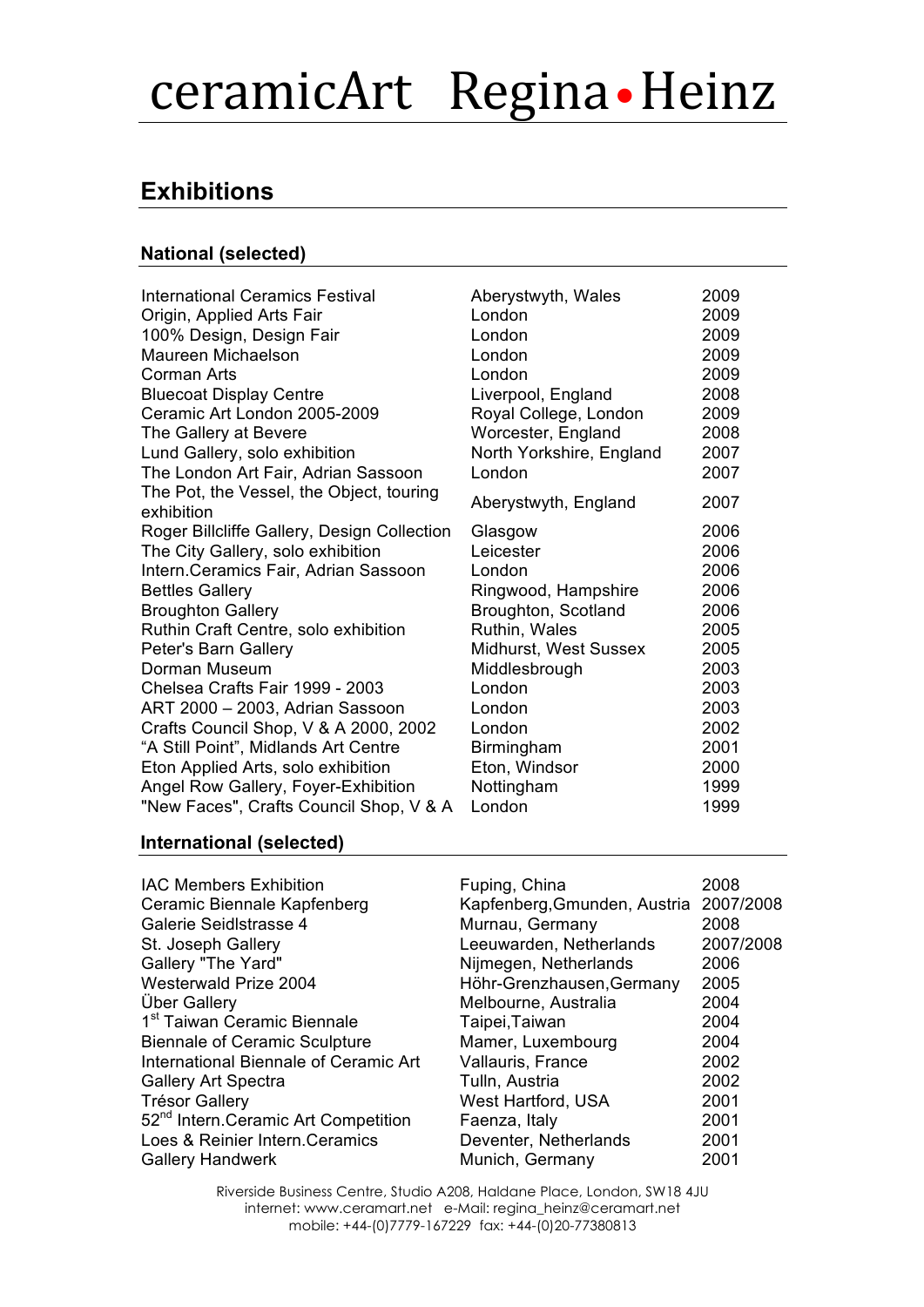# ceramicArt Regina • Heinz

## **Statement**



"Time Zone", ceramic sculpture, h: 60, w: 38, d: 13 cm

Regina Heinz is an award-winning ceramicist, best known for the 'pillow' forms she creates as individual abstract sculptures or as part of a wall panel series.

Projects include a site-specific installation of 9 wall pieces for the Broomhill Art Hotel in Barnstaple, Devon and a 5 ft tall sculpture for Rufford Craft Centre, Nottinghamshire. In 2006 her display at Ceramic Art London was awarded the Queensbury Hunt Prize for innovative ceramics and a solo exhibition of her work toured to Ruthin Craft Centre, North Wales and the City Gallery in Leicester. She works on commissions as well as for exhibitions in the UK and abroad. Her work is held in museum collections around the world.

Relying on her craftsmanship of ceramics and her background as a painter Regina has established an international reputation for innovative use of ceramic materials and processes. Inspired by the mountainous landscape of her native Austria and constructed from soft slabs of clay, her pieces display an organic and sensual quality. They have been compared with aerial views of the natural landscape and to the "landscape" of the body, but are essentially abstract – dealing with form, volume, line and colour. Precisely constructed forms echo geometric designs and contrast with the softly undulating clay surfaces. Informed by modernist design and abstract artists such as Piet Mondrian and Paul Klee Regina's work is distinctly contemporary and offers a unique blend between sculpture and painting.

Regina Heinz studied Fine Art and Ceramics in Vienna, Geneva and London and has worked from her ceramics studio in South London since 1998. A resident in the UK from 1989, Regina Heinz received funding from the Crafts Council to set up her workshop. She is a Crafts Council Selected Member, an elected Fellow of the Craft Potters Association of Great Britain, and a member of the International Academy of Ceramics.

Her work has been purchased by the National Art Collector's Fund and is held in various museums including the Fitzwilliam Museum in Cambridge, England, the Potteries Museum and Art Gallery in Stoke on Trent, England, the International Ceramics Museum in Faenza, Italy and the Yingge County Ceramics Museum in Taipei, Taiwan.

In 2008 she was invited to create work for the British Pavilion at the International Ceramic Art Museum in Fuping, China.